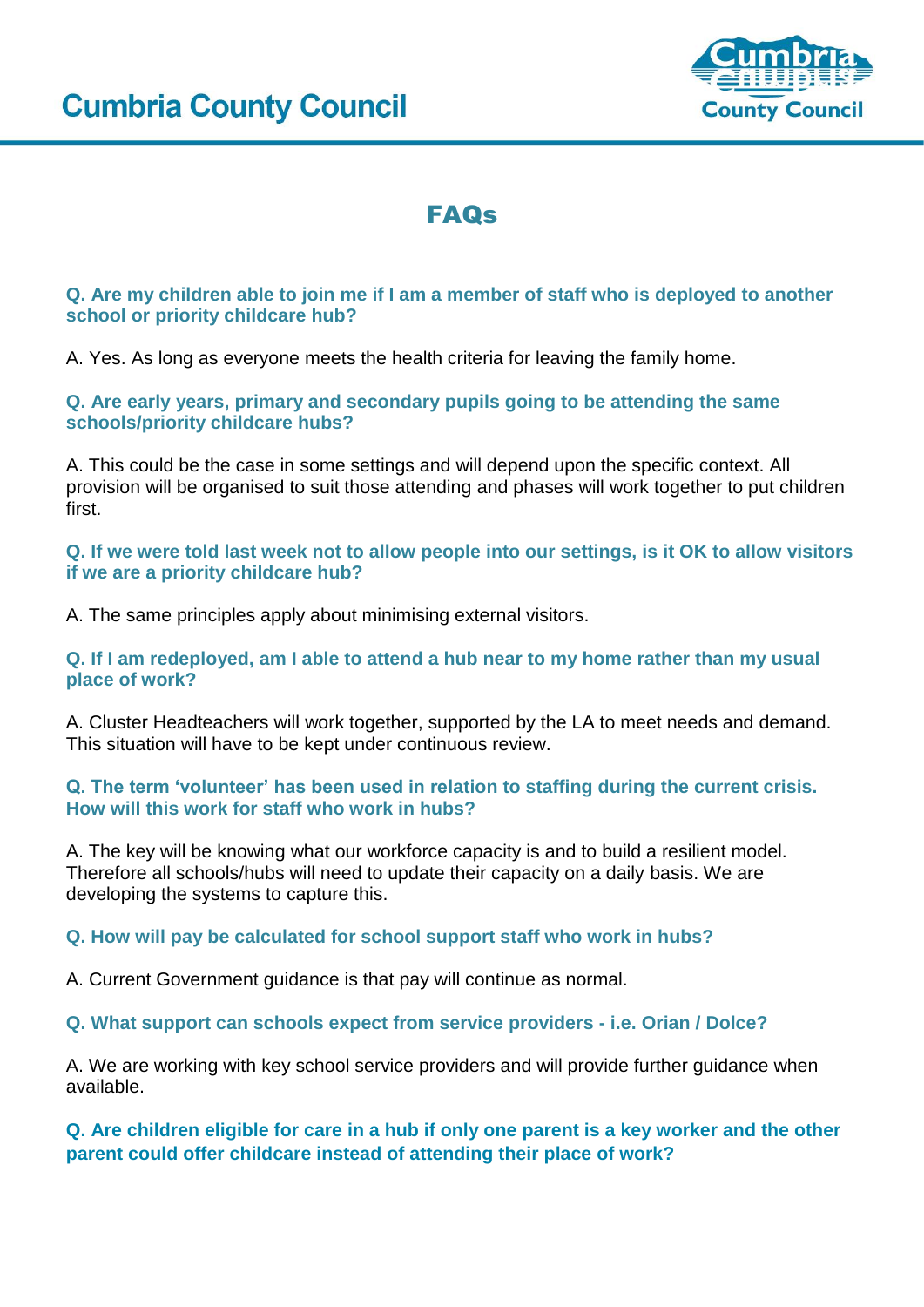A. Yes. However The Government has asked parents to keep their children at home wherever possible and the childcare is available to those whose work is critical to the Covid 19 response and whose children absolutely need this provision.

# **Q. Volunteer is in bold and underlined. Before I compile a list, can I check that there is the OPTION to volunteer? Do contracts not tell us to work unless we meet the usual restrictions?**

A. This is not a usual situation. We are relying on individuals to make choices based on own health, risks and circumstances.

# **Q. They are volunteering to staff one of the yet to be identified hub schools, potentially near their home address not their work address?**

A. At the moment, we are planning to work through clusters to develop a more resilient hub model.

# **Q. If they volunteer, as a keyworker, their childcare is covered but they wouldn't be forced to take that childcare if they had other arrangements?**

A. As a key worker, the Government advice equally applies. Therefore a volunteer would not have to use the childcare.

# **Q. If I chose to volunteer in my own school and my school closes, must I agree to be redeployed to another school/hub?**

A. No. This is a matter of personal choice which will be respected. While it will be helpful for as many staff as possible to be flexible in response to need and to protect lives, staff availability and capacity will need be assessed on a daily basis.

# **Q. Who will have overall responsibility for a hub?**

A. The Headetacher in a hub will take responsibility. This may be on a rota basis. We will be providing a framework over the next few days to support hub panning at cluster level.

## **Q. We want to make sure we are open for our children and our key workers on Monday so can we have a more phased approach to hub development.**

A. Updated LA communications address this question. The key is not all schools are in a position to be open as usual for their children on Monday and those saying that they can do this today may not be in this position to do so within 24 hours so we will still need to develop a localised hub model quickly.